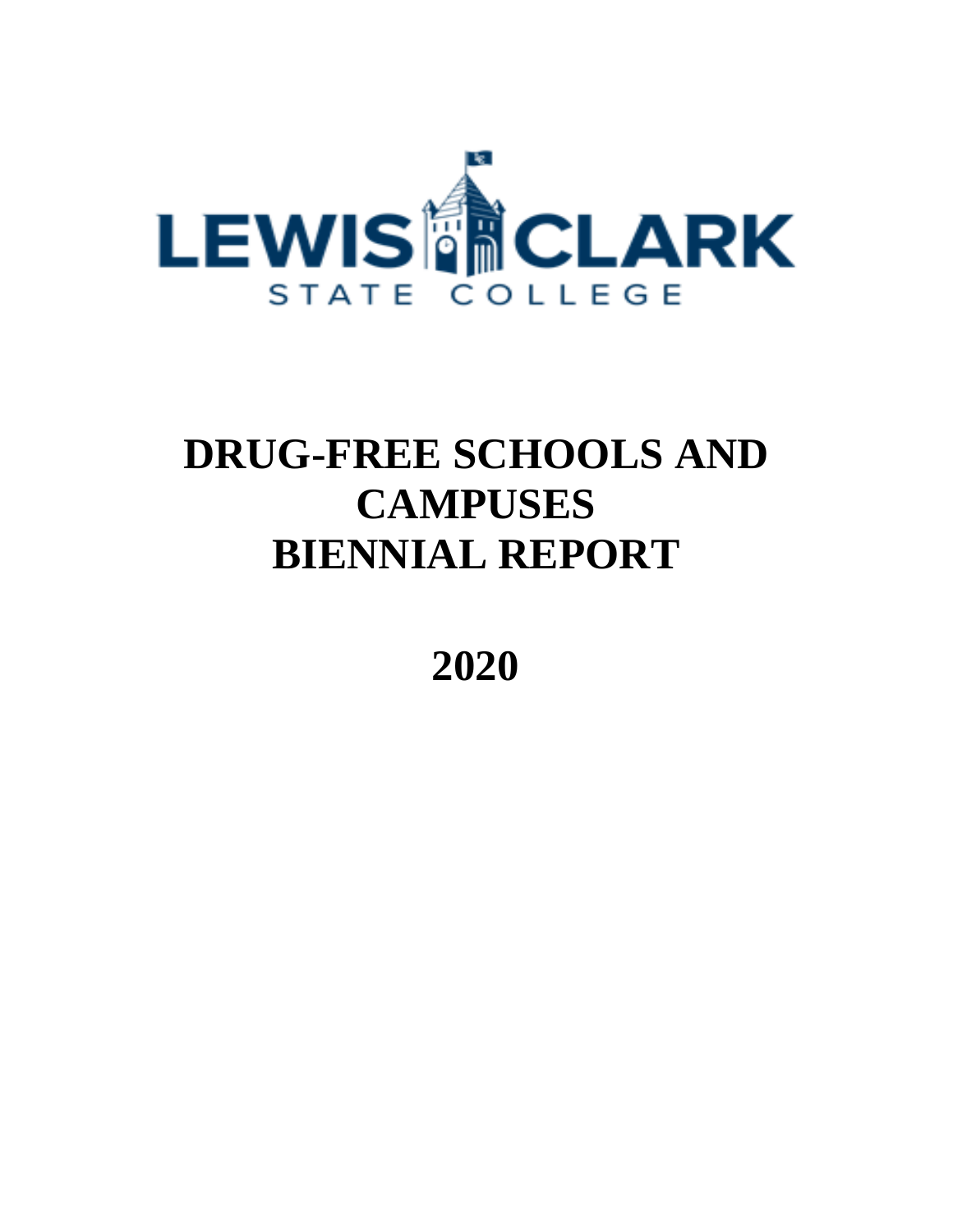# Contents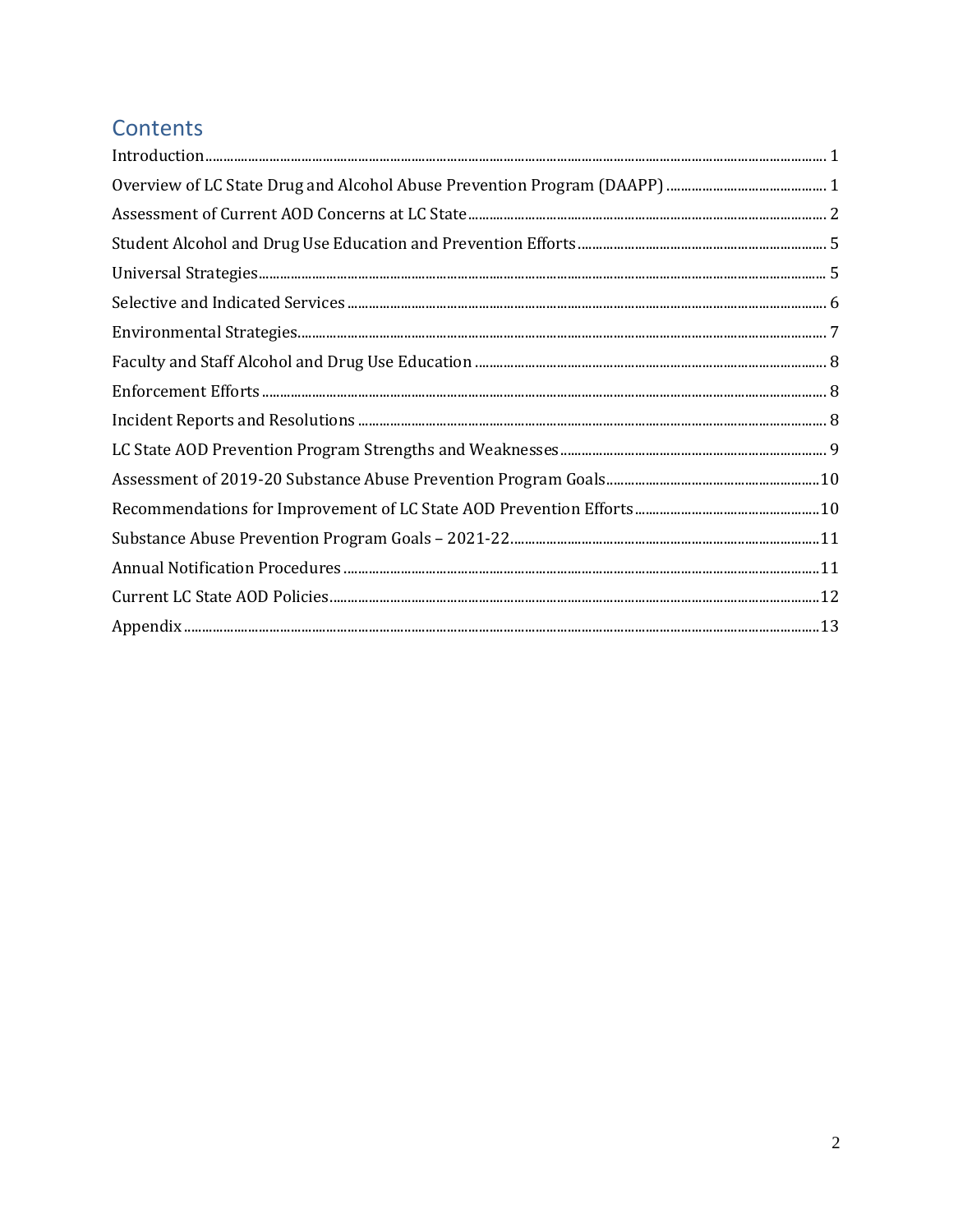### <span id="page-2-0"></span>**Introduction**

This report reviews and assesses the Drug and Alcohol Abuse Prevention Program (DAAPP) at Lewis-Clark State College (LC State) and its compliance with the Federal mandate outlined in Education Department General Administrative Regulations, Part 86 (EDGAR, 1990). This report relies on information from various LC State offices, departments and staff members including the Student Counseling Center (SCC), Health and Wellness Committee (HWC), Behavior Response Team (BRT), Human Resources Services (HRS), Security, Student Activities/Campus Recreation, Residence Life, the Vice President (VP) for Student Affairs and the Resources Empowering Action for Community Health (REACH) campus/community coalition.

### <span id="page-2-1"></span>**Overview of LC State Drug and Alcohol Abuse Prevention Program (DAAPP)**

LC State continues to provide appropriate and beneficial substance abuse prevention programs through SCC, Residence Life and other departments on campus and offers prevention education to our students, faculty and staff members. The HWC also is responsible to address the overall campus health and wellness climate and individual and campus needs which includes the provision of substance abuse prevention and education for the entire campus community.

In fall, 2020 the BRT completed a thorough review of our plan in light of the current DFSCA guidelines and completed a more thorough Drug and Alcohol Abuse Prevention Program (DAAPP) document which outlines our substance abuse prevention program at LC State. The [DAAPP](https://www.lcsc.edu/media/7173/lcsc-daapp-dfsca-annual-notification-report-final.pdf) consists of various components that address faculty, staff and student substance use and abuse and provides campus and community resources as well as local, state and national statutes and regulations.

Several noteworthy items occurred over the course of this past review period. This included the SCC along with REACH campus/community coalition receiving a mini grant from the Idaho State Liquor Division (ISLD) in December, 2018. This funding was used to provide additional prevention and education activities related to alcohol use and abuse resulting in the provision of resources to impact alternative programming and healthy lifestyle choices on the campus through several different projects. These included funding for new lighting for both the outdoor volleyball and basketball courts and for the Rethink that Drink social norms campaign as well as the establishment of the 21<sup>st</sup> birthday safe drinking messaging program and other alternative alcohol education programs occurring spring 2019 through fall 2020. As a result of this funding several of the above-mentioned alternative programs will continue into the future and are included in our overall prevention program.

LC State also continued as a member of the Idaho College Health Coalition (ICHC). The college continues interaction with other institutions to discuss and when possible to coordinate prevention efforts on campus including the administration of the American College Health Association – National College Health Assessment (ACHA-NCHA), which has been conducted by several institutions, including LC State, every 2 years since 2005.

Substance use prevention programing was reduced or altered at times over the past two semesters due to the impact of COVID-19, as the provision of in person and direct services for students and across campus was limited. Nevertheless, LC State provided a myriad of alcohol and other drug (AOD) activities throughout the past review period. Along with items mentioned above related to the ISLD grant, additional reoccurring activities such as campus wide efforts (universal), specific group or focused actions (selected) and more directed, individual contact (indicated) along with campus oriented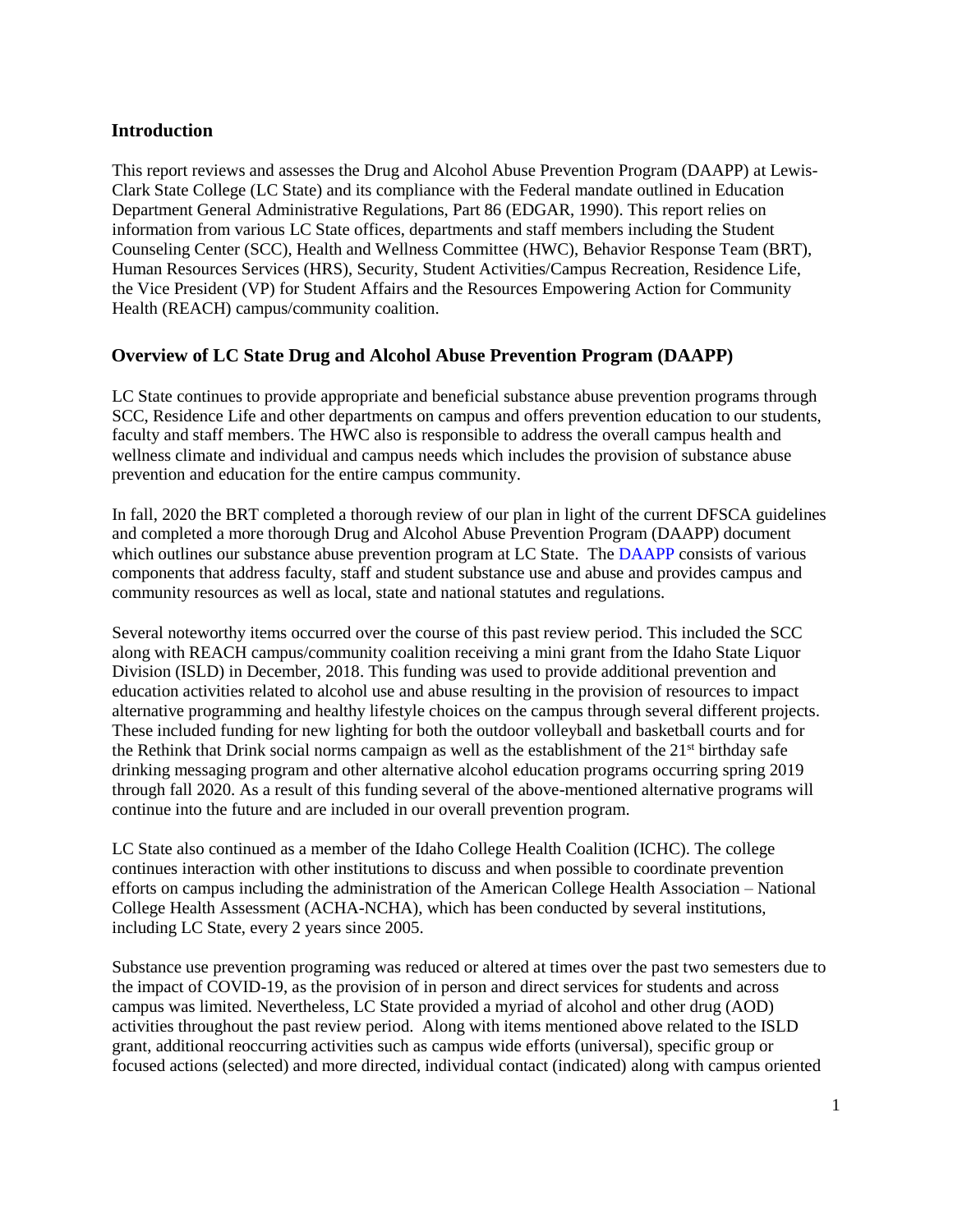environmental strategies will be addressed below.

#### <span id="page-3-0"></span>**Assessment of Current AOD Concerns at LC State**

The ACHA-NCHA was administered in February 2020. Results of this randomized survey of LC State students indicate that there are significant concerns with our students regarding alcohol and drug use and abuse. However, those results also consistently show that there is typically between 20-25% of the student population who choose not to use substances at all as they navigate through their college careers. The below tables from the LC State 2020 NCHA Executive Summary report provide some evidence as to the extent of alcohol drug use on campus and the associated concerns that are present as a result of that use. The NCHA data indicates there are a significant number of students using alcohol, tobacco and cannabis while a smaller number of students report illicit use of cocaine and non-medical use of prescription stimulants, sedatives, hallucinogens and prescription opioids over the past previous three months. Of those students choosing to drink and/or use cannabis, 3.3% of drinkers indicated their use "negatively impacted academic performance" while of those using marijuana, 3.4% stated it "negatively impacted academic performance."

|                        | <b>Negatively impacted</b><br>academic performance |               |       |  |                          | <b>Negatively impacted</b><br>academic performance |       |
|------------------------|----------------------------------------------------|---------------|-------|--|--------------------------|----------------------------------------------------|-------|
|                        | among all students in the                          |               |       |  | among only students that |                                                    |       |
|                        | sample                                             |               |       |  |                          | experienced the issue                              |       |
| Percent (%)            | Male                                               | <b>Female</b> | Total |  | Male                     | Female                                             | Total |
| Alcohol use            | 5.7                                                |               | 2.3   |  | 10.0                     | 1.8                                                | 3.3   |
| Cannabis/marijuana use | 2.9                                                | 0.01          | 1.0   |  | 11.1                     | 0.0                                                |       |

Proportion of students (overall sample) who report misusing prescription medications (taking without a prescription, or taking more medication or more often than prescribed) in the past 3 months:

|                                          | Percent (%) | Male   Female   Total |     |
|------------------------------------------|-------------|-----------------------|-----|
| <b>Prescription stimulants</b>           |             | 1.)                   | 1.6 |
| Prescription sedatives or sleeping pills |             | 0.4                   | 1.0 |
| Prescription opioids                     |             | 0.9 <sup>1</sup>      | 1.0 |

The majority (72.6%) of those who indicated they drank alcohol over the past three months, had four (4) or fewer drinks the last time they drank in a social setting which typically is seen as moderate drinking behavior. However, of the remaining 27.4%, who had 5 or more drinks typically indicating binge drinking behavior, 14.2% indicated having 7 or more drinks which is likely causing increased danger and associated alcohol related risks for those students.

\*Reported number of drinks consumed the last time students drank alcohol in a social setting.

| <b>Number of drinks</b> | Percent (%) | Male | <b>Female</b> | <b>Total</b> |
|-------------------------|-------------|------|---------------|--------------|
| 4 or fewer              |             | 55.3 | 76.5          | 72.6         |
|                         |             | 2.6  | 9.2           | 7.6          |
| 6                       |             | 15.8 | 3.3           | 5.6          |
| 7 or more               |             | 26.3 | 11.           | 14.2         |
|                         |             |      |               |              |
| Mean                    |             | 4.8  | 3.1           | 3.5          |
| Median                  |             | 4.0  | 2.0           | 3.0          |
| <b>Std Dev</b>          |             | 3.3  | 2.3           | 2.7          |

\*Only students who reported drinking alcohol in the last three months were asked this question.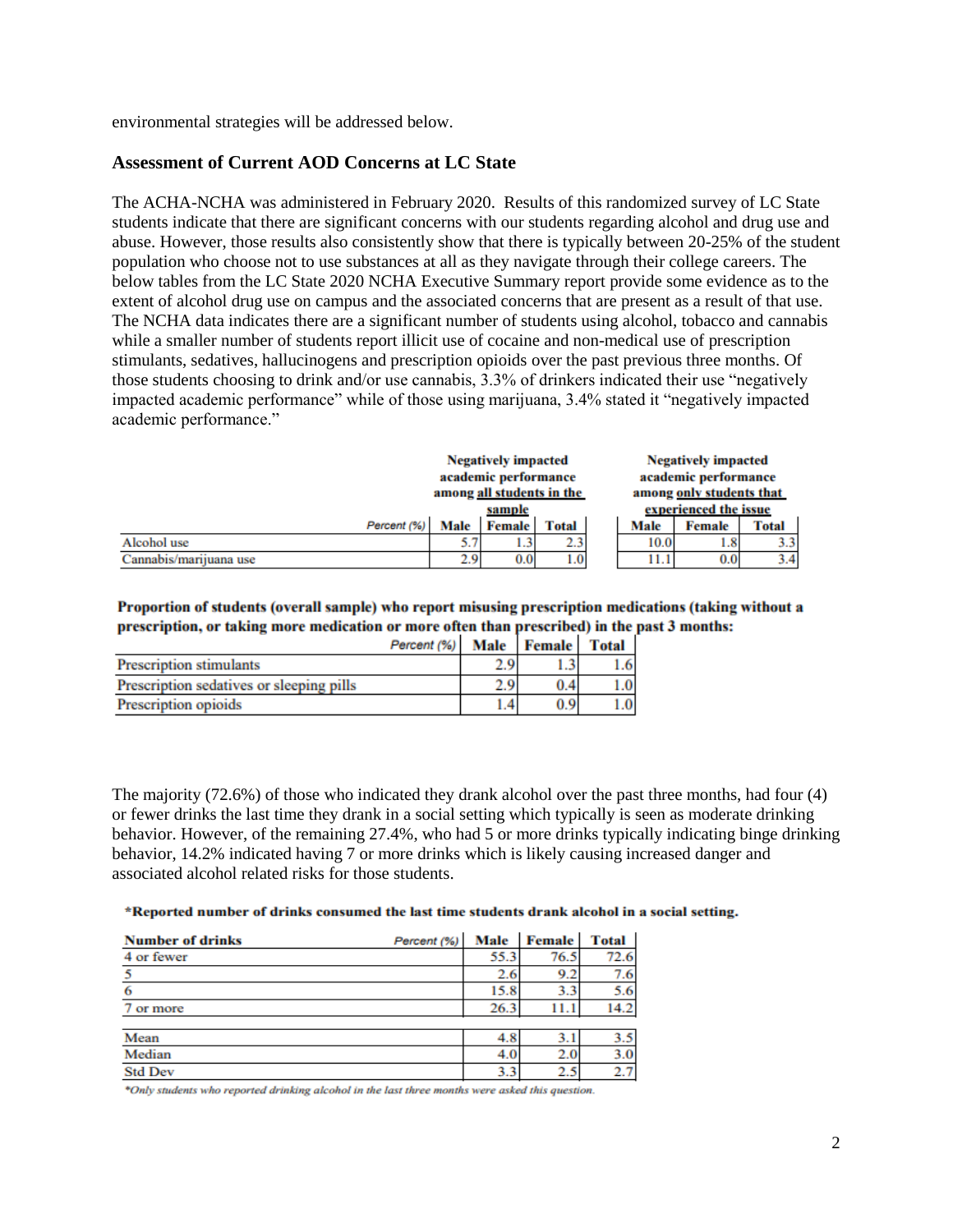Additional items of concern related to LC State student alcohol and drug use are students choosing to drive motor vehicles while possibly being under the influence of alcohol or marijuana. Specifically, of those using alcohol or marijuana in the past 30 days, 15.1% reported driving after drinking any amount of alcohol at all, while 48.9% of cannabis users drive within 6 hours of their last use. Driving within 6 hours of marijuana use is a concerning number as evidence continues to mount that it can impact performance beyond that time frame and that marijuana users typically underestimate their level of impairment while intoxicated.

Related to alcohol use in particular, the cultural assumption is that most college students are drinking a lot and often. However, 59.9% of LC State students responding to this survey indicated their last alcohol use was over two weeks prior to the survey. One fifth (19.9%) of those respondents report never drinking, while 10.7% indicated it had been over a year since they last drank alcohol. These responses indicate that alcohol use, though somewhat common, is still a relatively infrequent occurrence for the majority of our students.

Cannabis use at LC State has increased over the past several years with 49.9% indicating they have used marijuana in the past. Eleven-point one percent (11.1%) stated they had used within the past two weeks while 19.2% said it has been over 12 months since they last had marijuana. Ten-point seven percent (10.7%) indicated they last used between 3-12 months prior to the survey. This increase in marijuana use is likely due to our proximity to legalized cannabis in Clarkston, WA, along with a national trend towards a more permissive view of marijuana use across the country.

#### **Students in Recovery**

 $9.6$  % male and 5.8 % of college students surveyed ( 4.9 % female) indicated they were in recovery from alcohol or other drug use.

| <i>Having it wives was the last thing you.</i>       | <b>Drank Alcohol</b> |               |       | *Used Cannabis/Marijuana |                  |        |       |
|------------------------------------------------------|----------------------|---------------|-------|--------------------------|------------------|--------|-------|
| Percent (%)                                          | Male                 | <b>Female</b> | Total |                          | Male             | Female | Total |
| Never                                                | 25.7                 | 17.6          | 19.9  |                          | 48.6             | 51.5   | 51.1  |
| Within the last 2 weeks                              | 40.0                 | 39.2          | 40.1  |                          | 11.4             | 10.6   | 11.1  |
| More than 2 weeks ago but within the last 30 days    | 2.9                  | 11.0          | 8.8   |                          | 7.1 <sub>1</sub> | 3.5    | 4.2   |
| More than 30 days ago but within the last 3 months   | 11.4                 | 17.2          | 15.3  |                          | 4.3              | 3.1    | 3.6   |
| More than 3 months ago but within the last 12 months | 2.9                  | 6.2           | 5.2   |                          | 2.9              | 13.7   | 10.7  |
| More than 12 months ago                              | 17.1                 | 8.8           | 10.7  |                          | 25.7             | 17.6   | 19.2  |

#### When, if ever, was the last time you:

\*Students were instructed to include medical and non-medical use of cannabis.

#### **Driving under the influence**

15.1 % of college students reported driving after having *any alcohol* in the last 30 days.<sup>\*</sup>

\*Only students who reported driving in the last 30 days and drinking alcohol in the last 30 days were asked this question.

■ 48.9 % of college students reported driving within 6 hours of using cannabis/marijuana in the last 30 days.\* \*Only students who reported driving in the last 30 days and using cannabis in the last 30 days were asked this question.

Alcohol use has caused a significant number of students to indicate they experienced some negative consequences related to use. Five-point eight percent (5.8%) indicate they are currently in recovery from alcohol use. Additionally, respondents reported doing something they later regretted (18.9%), experiencing a blackout (8.5%) or brownout (20.7%) and having unprotected sex (16%). Additionally, 1.4% reported having had sex with a partner without their consent while .5% reported they had sex with someone when they did not have consent to do so as a result of their drinking behavior. Other concerning consequences related to use includes students considering suicide (4.2%) and those experiencing physical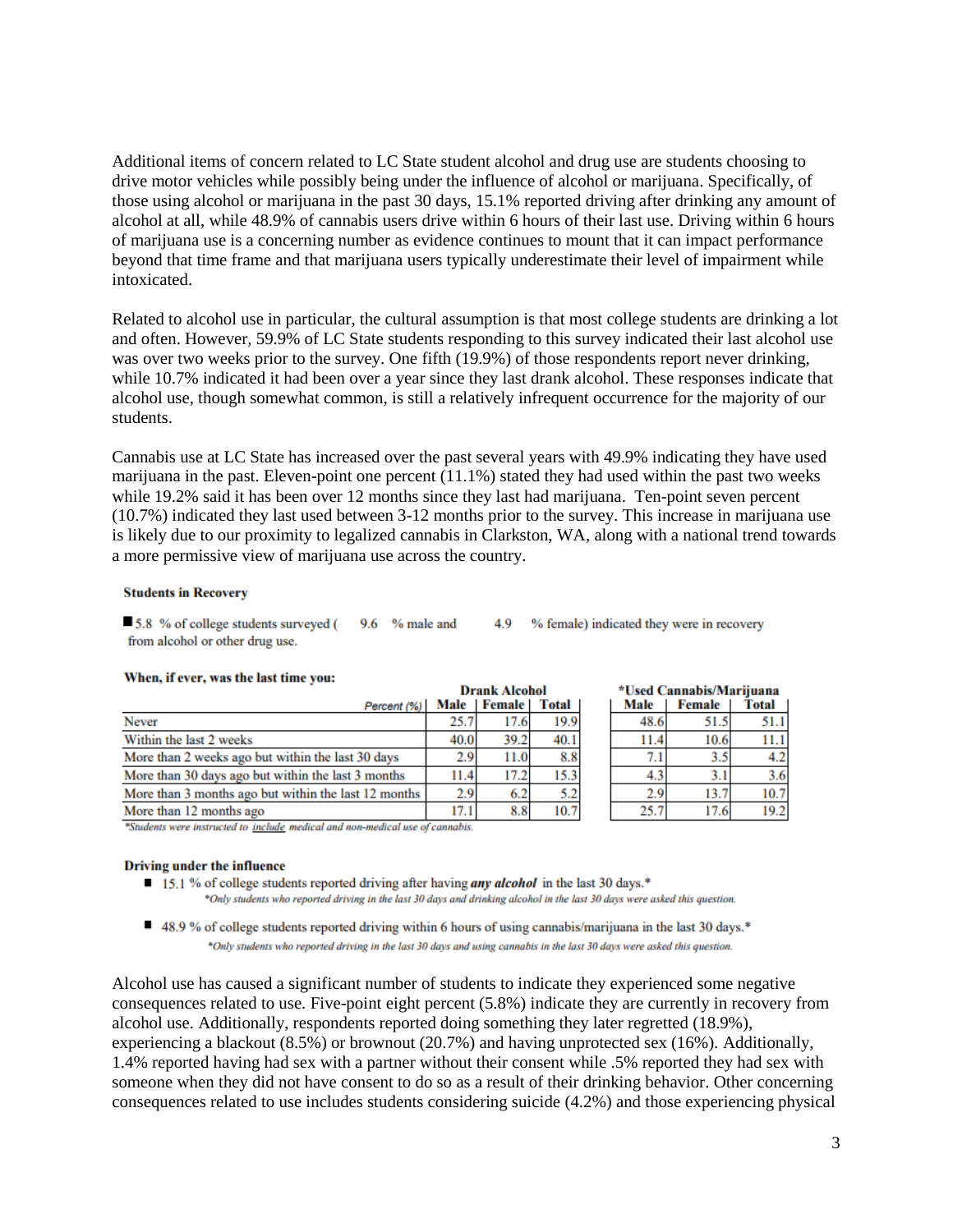injury (6.1%) or injuring another person (.9%). Another .9% indicated they needed medical help due to use while 25.1% reported one or more negative consequences related to substance use/abuse.

| *College students who drank alcohol reported experiencing the following in the last 12 months when drinking |  |
|-------------------------------------------------------------------------------------------------------------|--|
| alcohol:                                                                                                    |  |

| Percent (%)                                                                      | Male | Female           | Total |
|----------------------------------------------------------------------------------|------|------------------|-------|
| Did something I later regretted                                                  | 20.5 | 19.2             | 18.9  |
| Blackout (forgot where I was or what I did for a large period of time and cannot |      |                  |       |
| remember, even when someone reminds me)                                          | 7.5  | 9.0 <sub>1</sub> | 8.5   |
| Brownout (forgot where I was or what I did for short periods of time, but can    |      |                  |       |
| remember once someone reminds me)                                                | 20.0 | 21.0             | 20.7  |
| Got in trouble with the police                                                   | 2.5  | 0.6              | 0.9   |
| Got in trouble with college/university authorities                               | 0.0  | 0.0              | 0.0   |
| Someone had sex with me without my consent                                       | 0.0  | 1.8              | 1.4   |
| Had sex with someone without their consent                                       | 0.0  | 0.6              | 0.5   |
| Had unprotected sex                                                              | 7.5  | 18.0             | 16.0  |
| Physically injured myself                                                        | 5.1  | 6.6              | 6.1   |
| Physically injured another person                                                | 2.5  | 0.6              | 0.9   |
| Seriously considered suicide                                                     | 7.5  | 3.6              | 4.2   |
| Needed medical help                                                              | 0.0  | 1.2              | 0.9   |
|                                                                                  |      |                  |       |
| Reported one or more of the above                                                | 22.6 | 26.1             | 25.1  |

\*Only students who reported drinking alcohol in the last 12 months were asked these questions.

As referenced above, alcohol and marijuana are two of the most prevalent substances used by our students. However, a significant number continued use of tobacco products (32.9%) in the past 3 months. Although many respondents mentioned having tried a myriad of other drugs in the past, they admitted to use of these drugs in the past 3 months as follows: hallucinogens (3.3%) cocaine (1.3%), prescription stimulants (2.6%), sedatives (2.6%), and prescription opioids (1.6%).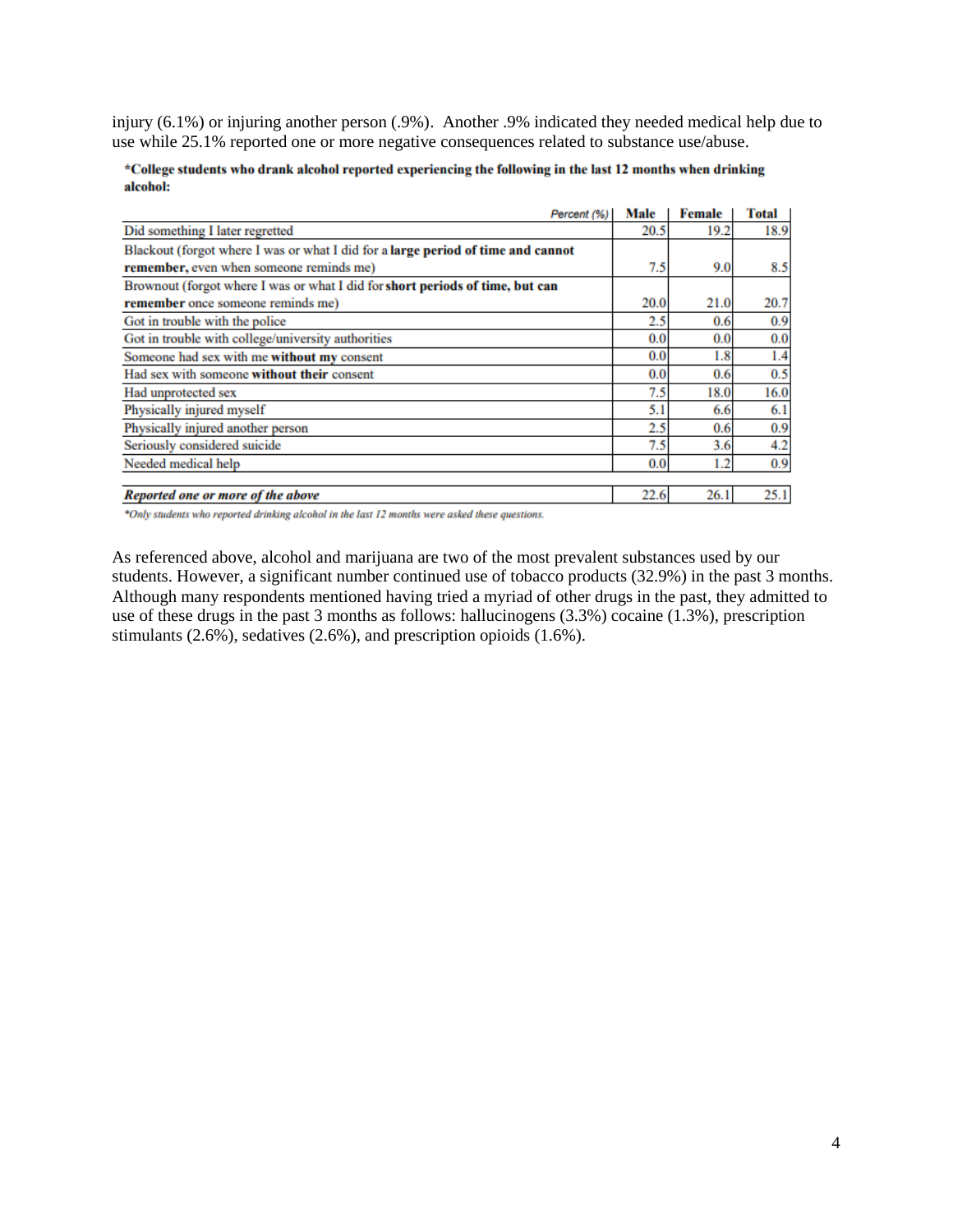|                                                              | <b>Ever Used</b> |        |              |  | *Used in the last 3 months |               |              |
|--------------------------------------------------------------|------------------|--------|--------------|--|----------------------------|---------------|--------------|
| Percent (%)                                                  | Male             | Female | <b>Total</b> |  | Male                       | <b>Female</b> | <b>Total</b> |
| Tobacco or nicotine delivery products (cigarettes, e-        |                  |        |              |  |                            |               |              |
| cigarettes, Juul or other vape products, water pipe or       |                  |        |              |  |                            |               |              |
| hookah, chewing tobacco, cigars, etc.)                       | 58.6             | 45.4   | 48.2         |  | 40.0                       | 30.4          | 32.9         |
| Alcoholic beverages (beer, wine, liquor, etc.)               | 68.6             | 74.9   | 73.3         |  | 54.3                       | 64.8          | 62.2         |
| Cannabis (marijuana, weed, hash, edibles, vaped              |                  |        |              |  |                            |               |              |
| cannabis, etc.) [Please report nonmedical use only.]         | 45.7             | 42.7   | 43.3         |  | 22.9                       | 19.4          | 20.5         |
| Cocaine (coke, crack, etc.)                                  | 15.9             | 7.6    | 9.6          |  | 2.9                        | 0.9           | 1.3          |
| Prescription stimulants (Ritalin, Concerta, Dexedrine,       |                  |        |              |  |                            |               |              |
| Adderall, diet pills, etc.) <i>[Please report nonmedical</i> |                  |        |              |  |                            |               |              |
| use only.]                                                   | 17.1             | 13.7   | 14.0         |  | 5.7                        | 1.8           | 2.6          |
| Methamphetamine (speed, crystal meth, ice, etc.)             | 8.6              | 3.5    | 4.6          |  | 0.0                        | 0.0           | 0.0          |
| Inhalants (poppers, nitrous, glue, gas, paint thinner,       |                  |        |              |  |                            |               |              |
| etc.)                                                        | 8.6              | 1.3    | 2.9          |  | 0.0                        | 0.0           | 0.0          |
| Sedatives or Sleeping Pills (Valium, Ativan, Xanax,          |                  |        |              |  |                            |               |              |
| Klonopin, Librium, Rohypnol, GHB, etc.) [Please              |                  |        |              |  |                            |               |              |
| report nonmedical use only.]                                 | 14.3             | 8.4    | 10.1         |  | 2.9                        | 2.2           | 2.6          |
| Hallucinogens (Ecstasy, MDMA, Molly, LSD, acid,              |                  |        |              |  |                            |               |              |
| mushrooms, PCP, Special K, etc.)                             | 18.6             | 11.9   | 13.7         |  | 4.3                        | 2.2           | 3.3          |
| Heroin                                                       | 5.9              | 2.3    | 3.4          |  | 0.0                        | 0.0           | 0.0          |
| Prescription opioids (morphine, codeine, fentanyl,           |                  |        |              |  |                            |               |              |
| oxycodone [OxyContin, Percocet], hydrocodone                 |                  |        |              |  |                            |               |              |
| [Vicodin], methadone, buprenorphine [Suboxone],              |                  |        |              |  |                            |               |              |
| etc.) [Please report nonmedical use only.]                   | 17.1             | 9.7    | 11.7         |  | 2.9                        | 1.3           | 1.6          |

\*These figures use all students in the sample as the denominator, rather than just those students who reported lifetime use.

#### <span id="page-6-0"></span>**Student Alcohol and Drug Use Education and Prevention Efforts**

LC State continues to address the various aspects of prevention and intervention services to reach our student population with universal, selective and indicated services.

#### <span id="page-6-1"></span>**Universal Strategies**

- 1. Each semester, students are made aware of the DAAPP as part of the Conditions of Registration. Information includes the potential ramifications and effects of substance use and abuse and potential harmful consequences of AOD use. They are also notified of potential impact and sanctions of violating the LC State AOD Student Code of Conduct Substance Abuse Policy.
- 2. Students also receive general information regarding the LC State alcohol/drug policy, Idaho state, Federal law and local and state ordinances outlining the possible negative consequences and legal and other health and wellbeing impacts of substance use and of possible consequences of violating this policy in various settings including:
	- a. New Student Orientation through in-person presentation, exposure to Student Code of Conduct in the Student Handbook and Resource Guide.
	- b. Prior to the start of the fall and spring semesters, all new students under age 21 receive a notice informing students that they are expected to complete 3 AOD related trainings through the LC State Vector educational program.
	- c. SCC provides notice to parents and family members of the Vector training courses who are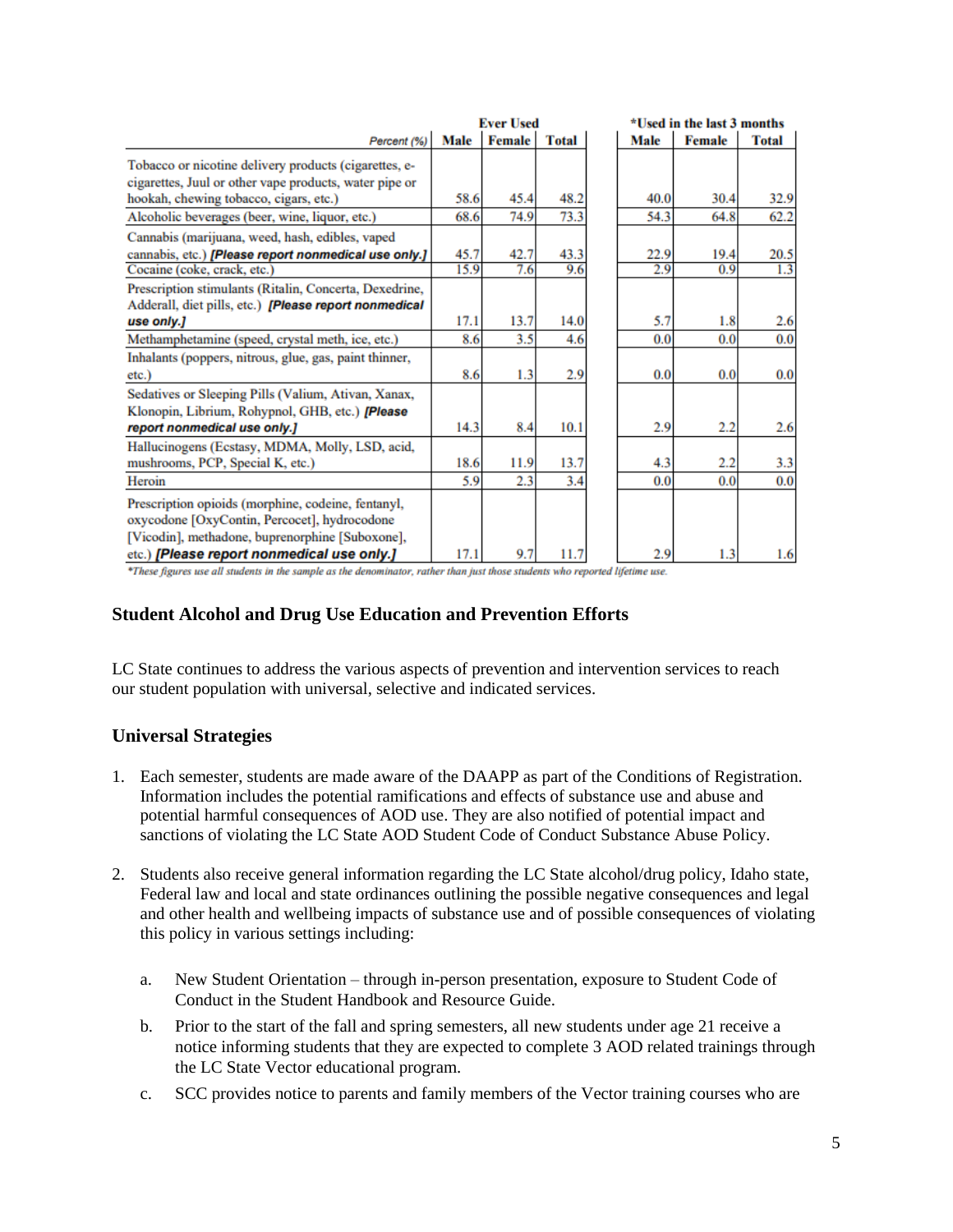asked to encourage their students to complete the courses.

- d. Participation in various workshops provided as part of the orientation process.
- e. Participation in various bystander training offered throughout the year, available to all students.
- f. Attendance in various campus-wide AOD educational events/presentations.
- g. Participation in random events and activities throughout each semester where incentivized AOD screenings are provided for students.
- h. Participation in annual behavioral health related activities such as the Fresh Check Day (FCD), the Health and Wellness Awareness week and Drug Take Back Day event that takes place two times per year.
- i. Exposure to various points and information, through articles and posters via social media platforms such as Facebook, social norms marketing efforts, traditional posters, table tents, notices, etc.
- 3. The SCC, along with the HWC and the SHS (operated by St. Joseph Regional Medical Center), works to offer overall health and wellness information, which includes AOD concerns, to our students through regular visits and other educational activities throughout each year.
- 4. SCC, HRS and other web pages provide information and appropriate contact and links to other community substance abuse education and services for students as well as faculty and staff use.

### <span id="page-7-0"></span>**Selective and Indicated Services**

Students who are members of specific groups, organizations or teams may receive information and education that is not provided to all campus groups. Other students that come to the attention of faculty, Residence Life, Security or other staff members due to concerns related to AOD use and/or abuse may be referred to the SCC or to the VP for Student Affairs for assistance. Staff and faculty members may be referred to HR for additional information related to workplace sanctions and/or referral for treatment services if needed.

#### Selective:

- 1. During orientation, all freshmen students living on campus are required to complete "Rethink that Drink," which is in-person group psycho educational discussion related to alcohol provided by SCC counseling staff.
- 2. New students are enrolled in Student Development 107/307 courses where health and wellness activities are presented and discussed as part of their course requirements.
- 3. LC State athletic program continues with the substance abuse policy enforcement and prevention efforts and athletes are made aware of this policy and relevant education and resource information during the fall Athlete Orientation sessions and throughout the year.
- 4. Students receiving counseling through the SCC are routinely screened for AOD concerns at the time they initially enter services.
- 5. Direct services are provided to our clients and patients and education and prevention programming is made available to the entire campus community and other specific student groups as requested.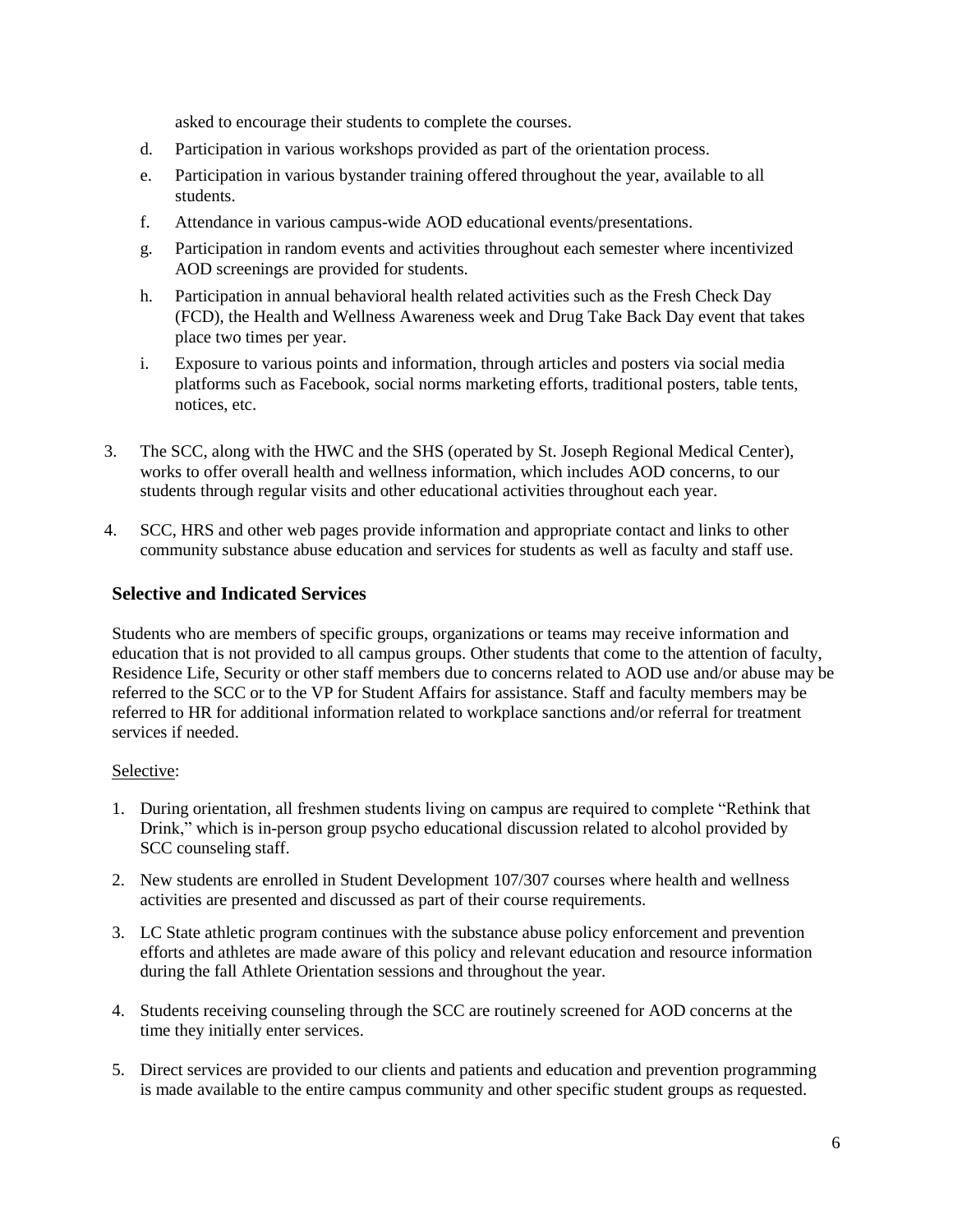#### Indicated:

- 1. Students in violation of the Student Code of Conduct may go through the adjudication process which typically involves meeting with the VP for Student Affairs and/or the Director of Residence Life. Elements involved in this process are dependent on other factors such as the amount of alcohol consumed, the set/setting of the incidents, and with whom and where the incidents occurred. Components of this process may include the following:
	- a. Completion of *Choices: A Brief Alcohol Abuse and Prevention and Harm Reduction Program* or *Brief Alcohol Screening and Intervention for College Students (BASICS)* intervention depending on the level and or severity of the initial violation and other related circumstances decided by the VP for Student Affairs or his designee.
	- b. Students found using illegal substances (marijuana, OTC meds, etc.), and in violation of our substance abuse policy may be referred directly to the SCC for substance abuse assessment and evaluation and/or may receive other sanctions as warranted.
	- c. Parental notification may also be included in alcohol/drug violation sanctions and is used at the discretion of the VP for Student Affairs.
	- d. If necessary, additional substance abuse treatment services may be warranted and students might be referred to other community services when appropriate.
- 2. Students who may be struggling with alcohol or drug abuse may be referred to the SCC for AOD counseling for individual sessions.

### <span id="page-8-0"></span>**Environmental Strategies**

In an effort to promote increased student engagement, LC State has continued to provide alternative programming to help students have activities available that do not include AOD. The Student Activities, LC State Athletics and Campus Recreation offices provide programs to meet student demands and interests. Activities include intramural sports, student clubs, outdoor recreation opportunities, student government and other leadership development activities, and these are marketed aggressively to the student population. This is a very important component of the overall prevention program at LC State. The Associated Student Body of LC State College (ASLCSC) also continues to partner with the SCC and HWC to support alternative AOD programming and activities and Residence Life continues to conduct a wide array of AOD alternative activities and events for their residents. Prior to the pandemic, the on-campus student population continued to increase and the numbers of students attending many of these events continued to grow. These activities included, but are not limited to, bowling, dances and movie nights, sports and recreational outings, various student-oriented games and other community service activities such as the Safe Trick or Treat for families with kids during Halloween. Over the past two semesters, the global COVID-19 pandemic had a major influence on student/campus activities related to provision of alternative programming. These programs will reemerge as the threat of COVID-19 diminishes, hopefully over the next semester or two.

Residence Life continues its mandatory meetings each semester regarding the Residence Hall Handbook and specifically addresses alcohol and drug use guidelines. Representatives from the SCC, Security, SHS and Lewiston Police Department typically present during these trainings to Resident Directors (RDs) and Resident Assistants (RAs). These two groups also receive regular alcohol and drug education and bystander training to remind them of their role and responsibilities to respond appropriately to alcohol/drug incidents that may occur on campus.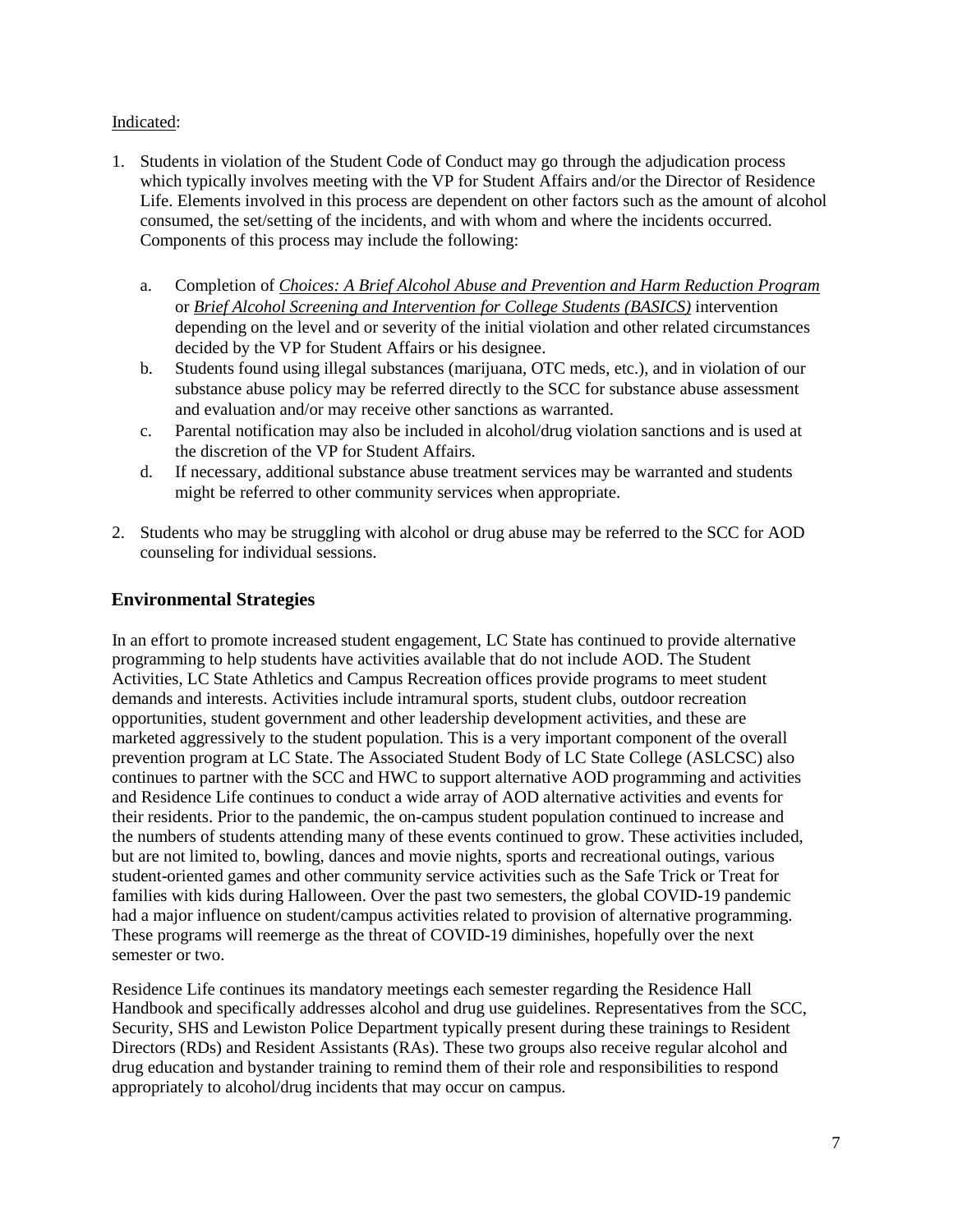### <span id="page-9-0"></span>**Faculty and Staff Alcohol and Drug Use Education**

A campus orientation is provided to employees when they first start, via HRS. This Drug Free Workplace training is to be completed within the first 30 days of employment and new hires are made aware of the college's policies and expectations regarding drug and alcohol use. All employees of LC State receive notification of the college's [DAAPP](https://www.lcsc.edu/media/7173/lcsc-daapp-dfsca-annual-notification-report-final.pdf) each year as required by DFSCA through written notice as outlined therein.

Employees are also informed of the available local mental health and substance abuse resources, and the Employee Assistance Program (EAP). They are also provided a 24-hour hotline they can call at any time if they need help. All services and policies are posted on the college's [Human Resources](https://www.lcsc.edu/hr/employee-resources/new-employees/new-employee-checklist) website, the [Office of Group Insurance](https://ogi.idaho.gov/counseling/) website, the [EAP](https://www.guidanceresources.com/groWeb/login/login.xhtml) website through Guidance Resources, and the [SCC](http://www.lcsc.edu/student-counseling/) website.

LC State Employees who violate the Drug Free Workplace policy are referred to HRS and may face sanctions and treatment and recovery requirements as part of their conditions of continuing employment at the college.

### <span id="page-9-1"></span>**Enforcement Efforts**

The BRT, which consists of the VP for Student Affairs and the directors of the SCC, Residence Life, Security, HRS and the Coordinator of Equity, Inclusion and Compliance, meets on a weekly basis to discuss any concerns related to AOD related incidents or the need for referrals to appropriate offices and/or resources to effectively and efficiently manage student AOD incidents. The Security and Residence Life offices partner to enforce AOD policies consistently and effectively and work closely with the VP for Student Affairs to maintain consistent compliance standards. Security also works with local law enforcement as needed when a student, staff or faculty member appears to have violated an alcohol or drug law.

As mentioned above, the SCC provides periodic training for RAs, Security and other staff and faculty members to address alcohol and drug effects and to explain the referral process. We also continue to build prevention efforts at LC State through the promotion of bystander training and are looking for ways to more fully implement these trainings into LC State campus culture.

#### <span id="page-9-2"></span>**Incident Reports and Resolutions**

|                                | Spring | Fall | Spring | Fall           | Total |
|--------------------------------|--------|------|--------|----------------|-------|
|                                | 2019   | 2019 | 2020   | 2020           |       |
| No Action                      |        | 3    | 3      |                | n     |
| Warning                        | 7      | 13   | ⇁      |                | 27    |
| Probation                      | 3      |      |        |                |       |
| Withheld Suspension            |        |      |        |                |       |
| Suspended                      |        |      |        |                |       |
| Withdrew                       |        |      |        |                |       |
| Removed from Team              |        |      |        |                |       |
| Refer to Law Enforcement       |        |      |        | $\overline{2}$ | 3     |
| Total                          | 12     | 16   | 10     | $\mathbf{2}$   | 40    |
|                                |        |      |        |                |       |
| Meet with Counselor re Alcohol |        |      |        |                |       |

Judicial Issues - Preview of Drug and Alcohol Reports by semester: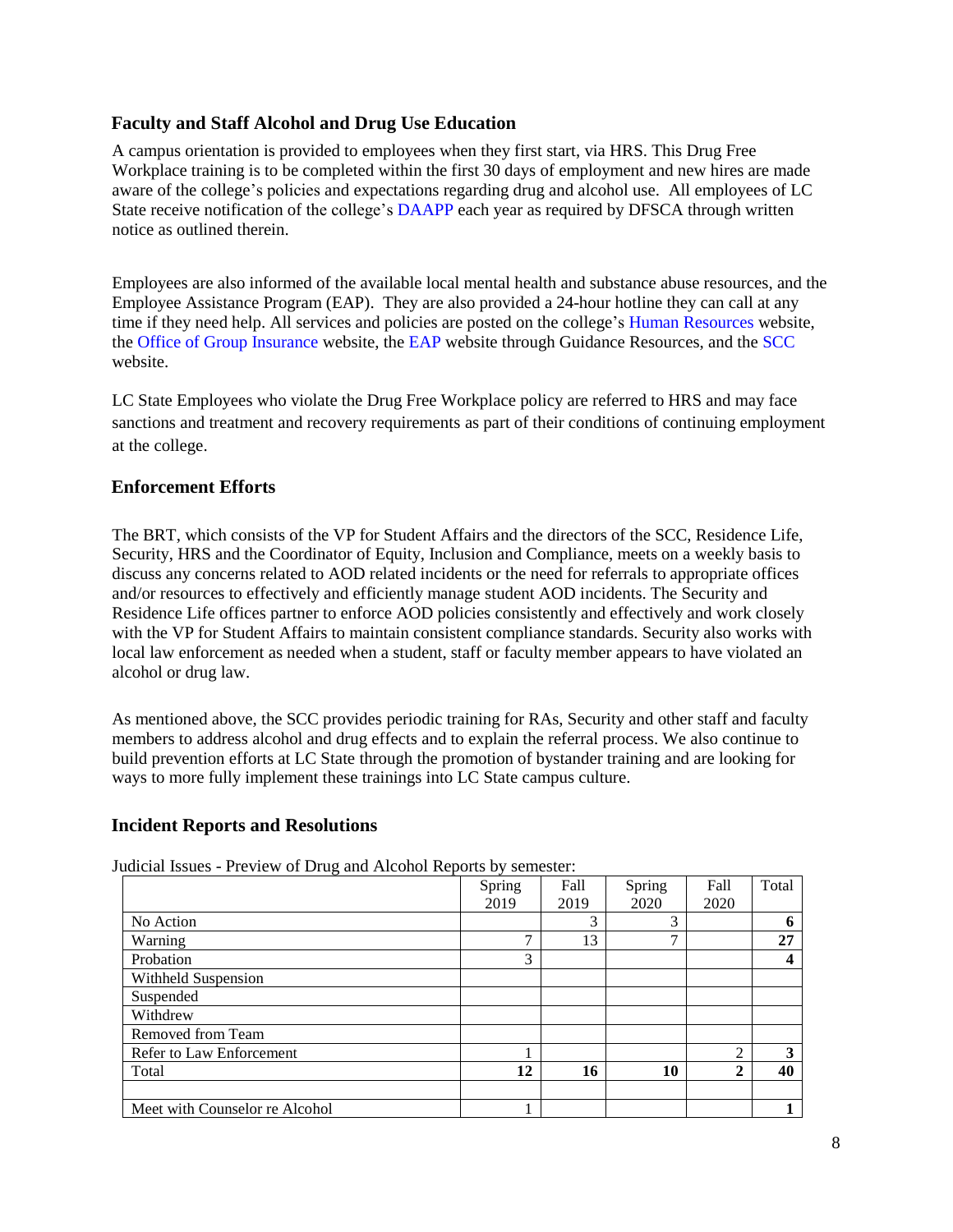|                                                  | Spring | Fall | Spring | Fall | Total |
|--------------------------------------------------|--------|------|--------|------|-------|
|                                                  | 2019   | 2019 | 2020   | 2020 |       |
| $E$ -Chug                                        |        |      |        |      |       |
| E-Toke                                           |        |      |        |      |       |
| Vector/Community Service                         |        |      |        |      |       |
| Vector/No Action                                 |        |      |        |      |       |
| Vector/Warning                                   |        |      |        |      |       |
| Choices                                          |        |      |        |      |       |
| Residence Hall Education Program/Room Checks     |        |      |        |      |       |
| Total - Refer for Intervention (E-Chug, Choices, |        | 2    |        |      | 2     |
| BASICS, other) - Total                           |        |      |        |      |       |

## <span id="page-10-0"></span>**LC State AOD Prevention Program Strengths and Weaknesses**

#### **Strengths:**

- 1. Prevention efforts have continued to expand and become more "comprehensive" to meet faculty, staff and student needs.
- 2. The updated DAAPP provides a thorough and comprehensive representation of our AOD programs, resources and referrals for the entire campus community.
- 3. There has been an increased understanding across campus of the need for behavioral health education and prevention through continued work of the SCC, BRT and HWC that has led to a sharper focus on AOD concerns.
- 4. Despite the challenges associated with Covid-19, some prevention efforts such as the Rethink that Drink, Vector online trainings and Fresh Check Days, occurred as usual.
- 5. The BRT and HWC continue as the primary driving committees for educational and programming ideas and assists the SCC to further clarify and refine our prevention program through identifying what, when and where it is needed.
- 6. The ASLCSC student leadership has increased attention and support for AOD prevention across campus.
- 7. Continued involvement in ICHC provides support of local LC State prevention efforts.
- 8. REACH continues to provide prevention programming to both campus and community prevention programs which contributes to our overall efforts.

#### **Weaknesses:**

- 1. Though Vector alcohol trainings are offered to all incoming students the college is still exploring best options for funding and implementing an evidence based, universal prevention program.
- 2. There is a lack of awareness of the available college and community resources to address AOD concerns and there is a need for a plan to improve communication to the entire campus community regarding these concerns.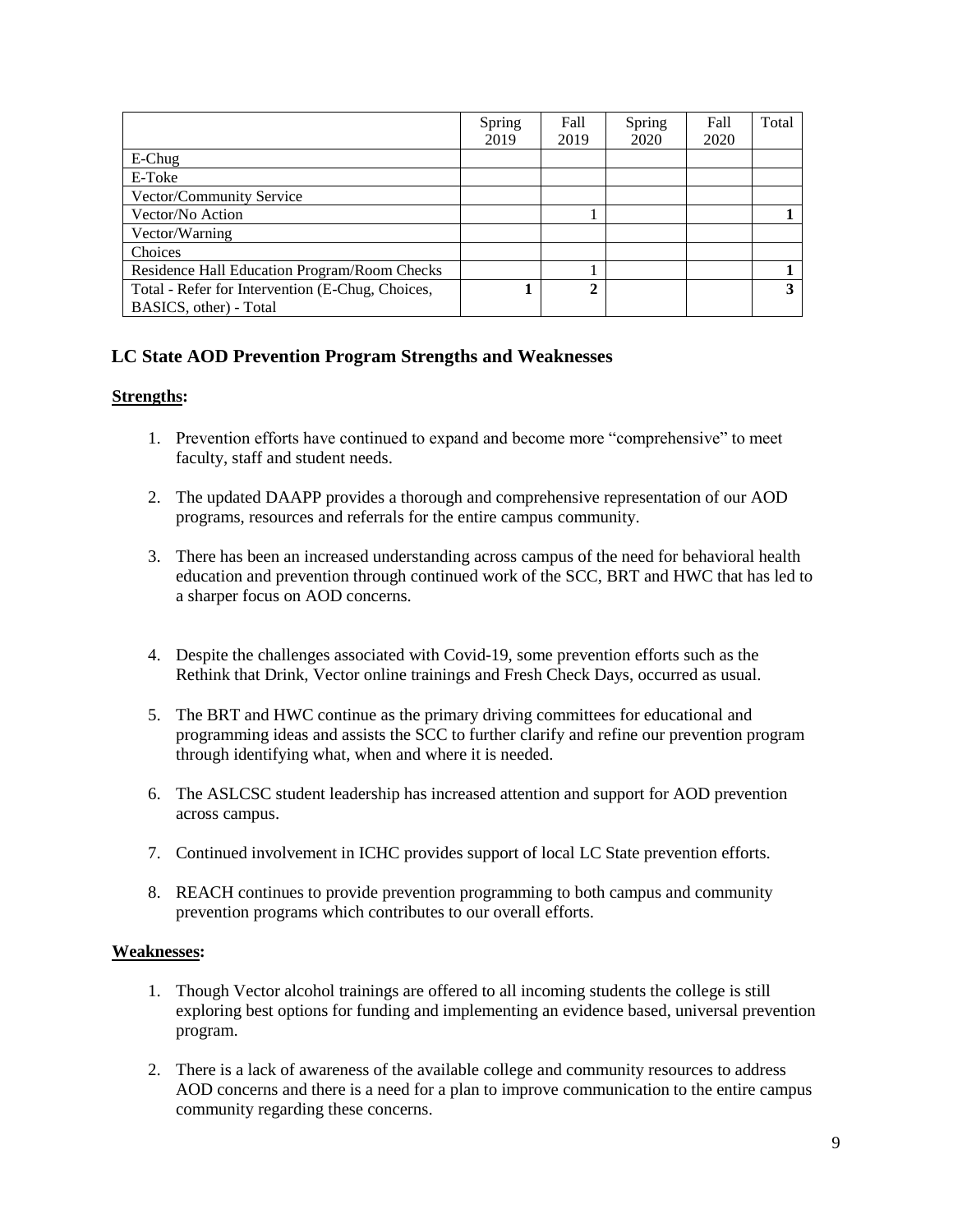3. Ongoing funding for specific prevention efforts and services has not been identified or allocated. Additional resources that would help to sustain services and programming would allow expansion of the program and address some of the gaps in our services and ability to reach more of our students and campus community.

#### <span id="page-11-0"></span>**Assessment of 2019-20 Substance Abuse Prevention Program Goals**

- 1. Determine best option for providing universal prevention education efforts to incoming students by April, 2019 to be implemented in 2019-2020 academic year. Outcome: Significant reductions in funding across campus resulted in consolidation of resources into one educational platform, namely Vector, to provide education to students regarding alcohol, drugs, Title IX concerns and bystander training for students. These Vector trainings continue into 2021-2022.
- 2. SCC will work with HWC to develop a comprehensive all-campus community prevention plan by December 31, 2019. Outcome: The HWC has been considering various pieces of the comprehensive campus prevention plan but it is still in process; further delay has occurred regarding moving this goal forward due to impacts related to COVID-19 pandemic.
- 3. Increase comprehensive AOD education and prevention programming to students in coordination with SCC, BRT, HWC and REACH along with other campus stakeholders by December 31, 2019. Outcome: Members of BRT continued coordination of education and prevention programming through the Vector program mentioned above and through ongoing Rethink that Drink program
- 4. Identify additional ongoing funding to sustain AOD prevention for students by August 2020. Outcome: This goal was not met; reductions in funding across campus over the last two years has led to a hold on any consistent funding source(s) for prevention efforts on campus.
- 5. Conduct the ACHA-NCHA, fall 2019 with or without ICHC support. Outcome: This goal completed February, 2020 due to change in local IRB procedures which created a delay in launching this as planned in fall 2019.

#### <span id="page-11-1"></span>**Recommendations for Improvement of LC State AOD Prevention Efforts**

provided to all first-time students entering Residence Life facilities.

- 1. LC State should continue to review and determine best practices regarding implementation of a universal alcohol education program for all incoming students. This should involve cooperation and participation by multiple offices such as HWC, Student Affairs, Orientation program, Residence Life, SCC and First Year Experience.
- 2. Determine the feasibility and pros and cons of reapplying for the possible local, state and national grants as a viable way to assist our campus prevention efforts.
- 3. Continue active participation in ICHC to continue support and focus on underage drinking and prescription drug abuse prevention strategies, administration of the ACHA-NCHA and other activities at LC State and across the state such as those being developed and implemented through our REACH coalition.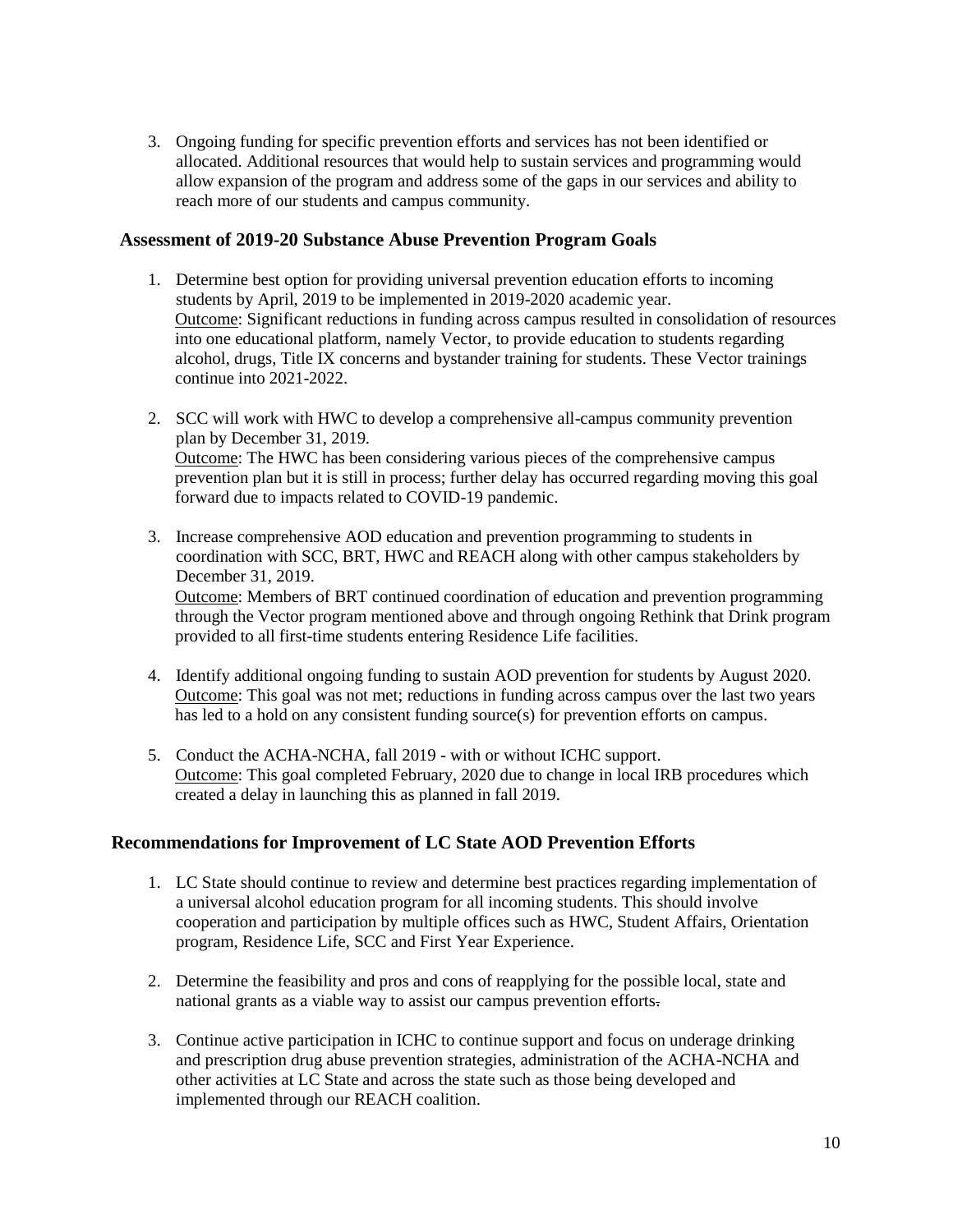- 4. Bolster DAAPP effectiveness through appropriate program assessment methods, instruments and activities.
- 5. Continue growth in AOD screening and direct education and prevention services and program planning with the goal of developing more specific and more frequent survey information on alcohol, marijuana and prescription drug usage on campus.
- 6. Advocate for more institutional investment regarding program sustainability and staffing needs through increased SCC operating expense budget and/or student fee funding to more fully address the current mandated and increasing demand for prevention services on campus.
- 7. Research the need for and feasibility of possible AOD recovery support and services to students, faculty and staff.

#### <span id="page-12-0"></span>**Substance Abuse Prevention Program Goals – 2021-22**

- 1. Re-evaluate our universal approach to AOD programming. SCC will continue work with HWC to maintain our current program or identify and/or develop an alternative, sustainable universal alcohol/drug prevention program by December 31, 2021.
- 2. Increase AOD awareness and education of the prevention programming presently available to the campus community.
	- a. The SCC will coordinate with the HWC, BRT and REACH along with other campus stakeholders to provide a more comprehensive educational outreach program and marketing and notification plan to promote the college DAAPP by December 31, 2021.
	- b. HRS will implement online substance use and abuse education through Vector online employee courses prior to July 15, 2021.
- 3. Identify additional ongoing funding to sustain AOD prevention for students by December 2021.
- 4. Conduct the ACHA NCHA. The SCC will conduct this randomized survey of 2000 LC State students by December 2021 and distribute the executive summary and other reports to key campus stakeholders by spring 2022.

#### <span id="page-12-1"></span>**Annual Notification Procedures**

- 1. Current procedures for notifying the campus community of the college's policies related to drugs and alcohol consist primarily of information disseminated to major campus groups (i.e., the student body) via intake or orientation programs. The policies and assistance programs are also featured prominently on high-traffic web pages.
- 2. The LC State DAAPP and required notification information is presented during registration so that each student (except HS/dual enrolled students and some professional technical students) is exposed to this information during the registration process. This allows LC State a systematic and comprehensive method for our notification mandate.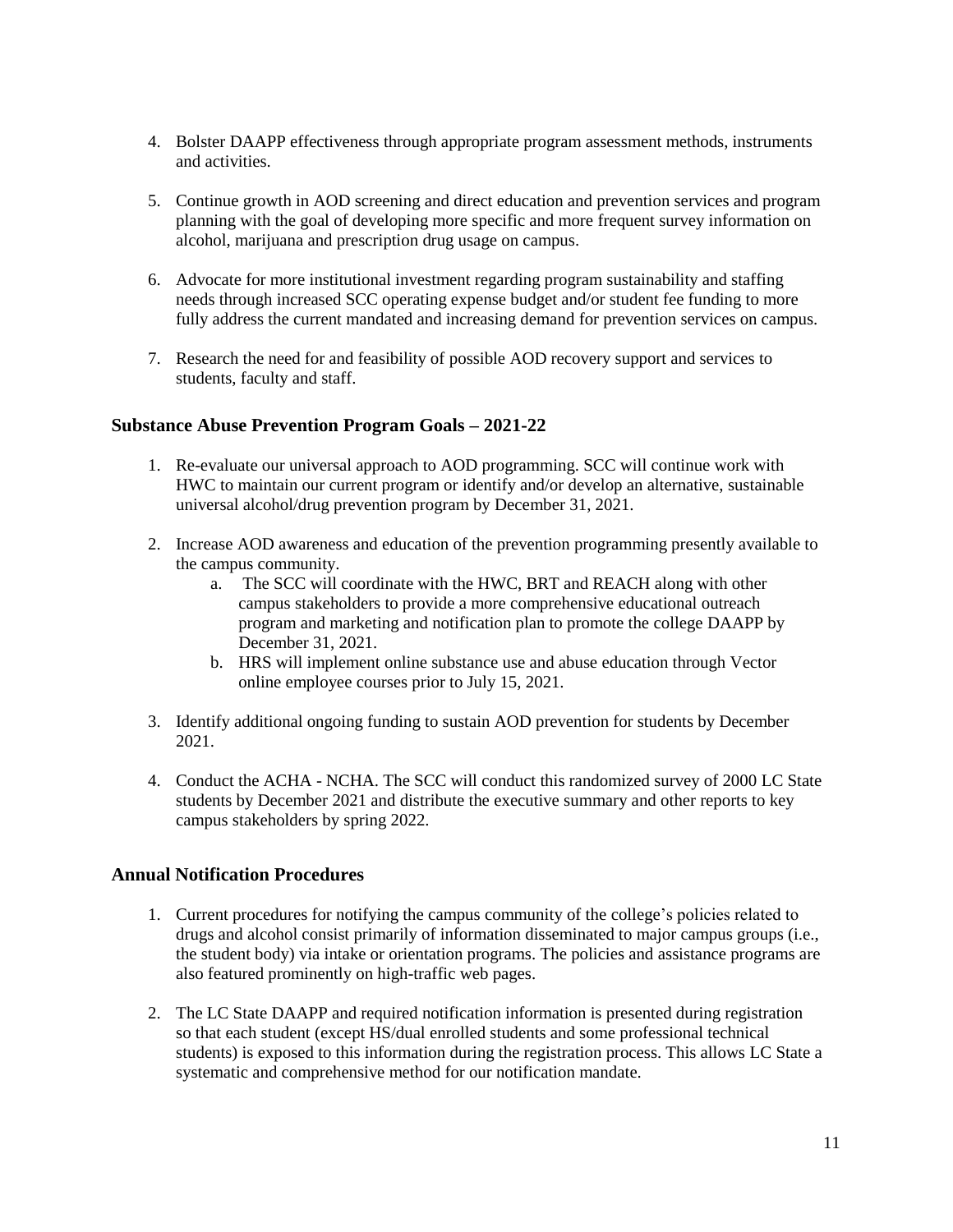- 3. Annual post card mailings to notify faculty and staff of this policy continues as the primary periodic notification tool at this time with employees, which occurs usually at least two times per year. For faculty/staff the primary web page is the college's [Human Resources](http://www.lcsc.edu/hr/) web page.
- 4. For students, the primary web page for prevention efforts is the [SCC](http://www.lcsc.edu/student-counseling/) web page.

#### <span id="page-13-0"></span>**Current LC State AOD Policies**

Global policies covering students, faculty, and staff as well as the athletic alcohol drug policy and other student policies as published the [DAAPP.](https://www.lcsc.edu/media/7173/lcsc-daapp-dfsca-annual-notification-report-final.pdf)

### **Report Contacts**

If you have questions or concerns related to any part of this report please contact: Director of Student Counseling at (208) 792-2211 or VP for Student Affairs at (208) 792-2218.

Respectfully submitted,

Dr. Andrew Hanson Vice President for Student Affairs